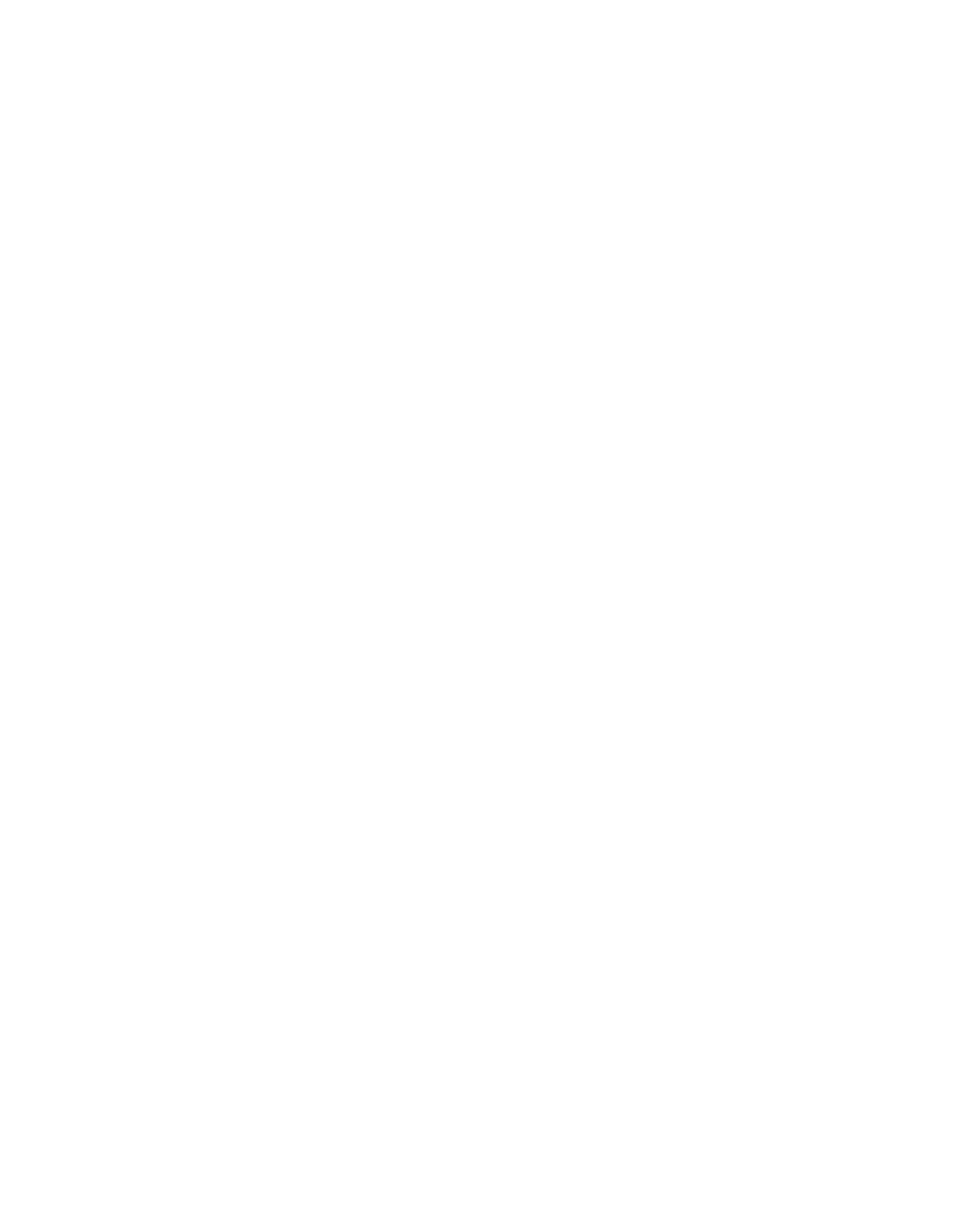## CHC-4Base-Scorecard:CHC139-09-07-16-CHC1@ MIL2 \*WP:Knebel,C.-LP:Smith,J.-Sv:Thornburg-CHCrec89-50-VillarisTopContributorinMILwin-RizzoforCHC

| The 4Base trademark is owned by |  |
|---------------------------------|--|

|                | CHC - 4BaseScore - Player 4Score by Batting Order<br>CHC139 - 09-07-16 - CHC 1 @ MIL 2<br>WP: Knebel, C. - LP: Smith, J. - Sv: Thornburg - CHC rec 89-50 - Villar is Top Contributor in MIL win - Rizzo for CHC |             |                  |                         |    |   |      |           |                |           |           |  |  |
|----------------|-----------------------------------------------------------------------------------------------------------------------------------------------------------------------------------------------------------------|-------------|------------------|-------------------------|----|---|------|-----------|----------------|-----------|-----------|--|--|
|                |                                                                                                                                                                                                                 |             | <b>Bat Order</b> |                         |    |   |      |           |                |           |           |  |  |
| Player         | Team                                                                                                                                                                                                            | Position    | $\mathbf{1}$     | $\overline{\mathbf{2}}$ | 3  | 4 | 5    | 6         | $\overline{7}$ | 8         | 9         |  |  |
| <b>Rizzo</b>   | CHC                                                                                                                                                                                                             | 1B          |                  |                         | 13 |   |      |           |                |           |           |  |  |
| Zobrist        | CHC                                                                                                                                                                                                             | 2B          |                  |                         |    | 5 |      |           |                |           |           |  |  |
| <b>Bryant</b>  | CHC                                                                                                                                                                                                             | 3B          |                  | $\overline{\mathbf{3}}$ |    |   |      |           |                |           |           |  |  |
| Coghlan        | CHC                                                                                                                                                                                                             | LF          |                  |                         |    |   |      | $\pmb{0}$ |                |           |           |  |  |
| Contreras      | CHC                                                                                                                                                                                                             | $\mathbf C$ |                  |                         |    |   |      |           |                | $\pmb{0}$ |           |  |  |
| Fowler         | CHC                                                                                                                                                                                                             | CF          | $\pmb{0}$        |                         |    |   |      |           |                |           |           |  |  |
| Heyward        | CHC                                                                                                                                                                                                             | <b>RF</b>   |                  |                         |    |   |      |           | $\pmb{0}$      |           |           |  |  |
| La Stella      | CHC                                                                                                                                                                                                             | PH          |                  |                         |    |   |      |           |                |           | $\pmb{0}$ |  |  |
| Montgomery     | CHC                                                                                                                                                                                                             | P           |                  |                         |    |   |      |           |                |           | $\pmb{0}$ |  |  |
| <b>Russell</b> | CHC                                                                                                                                                                                                             | SS          |                  |                         |    |   | $-1$ |           |                |           |           |  |  |

Scorecard Sponsored By



**GO** - Meal and Fitness Tracker By Iolo

https://itunes.apple.com/us/app/go-meal-and-fitness-track-er/id785910082?mt=8

## CHC - 4Score Box - Player Totals<br>CHC139 - 09-07-16 CHC 1 @ MIL 2<br>WP: Knebel, C. - LP: Smith, J. - Sv: Thornburg - CHC rec 89-50 - Villar is Top Contributor in MIL win - Rizzo for CHC

| Player        | Team Position | Bat<br>Ord #     | Credit For Run | PA Bases     | <b>BR</b> Bases | <b>Bases Pushed</b> | Player 4Score | Appearances    | Productivity<br>Rate |
|---------------|---------------|------------------|----------------|--------------|-----------------|---------------------|---------------|----------------|----------------------|
| Rizzo         | CHC 1B        | 3                | $\mathbf{1}$   | 5            | 2               | 5                   | 13            | $\overline{4}$ | 3.250                |
| Zobrist       | CHC 2B        | $\overline{4}$   | 0              | 2            | $\mathbf{1}$    | 2                   | 5             | $\overline{4}$ | 1.250                |
| Bryant        | CHC 3B        | $\overline{2}$   | $\pmb{0}$      | $\mathbf{1}$ | $\overline{2}$  | $\pmb{0}$           | 3             | $\overline{4}$ | 0.750                |
| Coghlan       | CHC LF        | 6                | 0              | $\mathbf 0$  | $\mathsf 0$     | $\mathsf 0$         | $\mathbf 0$   | 3              | 0.000                |
| Contreras     | CHC C         | 8                | 0              | $\mathbf 0$  | 0               | $\mathbf 0$         | $\mathbf 0$   | 3              | 0.000                |
| Fowler        | CHC CF        | $\overline{1}$   | 0              | $\mathbf 0$  | $\mathsf 0$     | $\mathsf 0$         | $\mathsf 0$   | 4              | 0.000                |
| Heyward       | CHC RF        | $\overline{7}$   | $\pmb{0}$      | $\pmb{0}$    | 0               | $\pmb{0}$           | $\mathsf 0$   | 3              | 0.000                |
| La Stella     | CHC PH        | $\boldsymbol{9}$ | 0              | $\pmb{0}$    | $\pmb{0}$       | $\pmb{0}$           | $\pmb{0}$     | $\mathbf{1}$   | 0.000                |
| Montgomery    | CHC P         | $\boldsymbol{9}$ | $\mathbf 0$    | $\mathbf 0$  | $\mathbf 0$     | $\pmb{0}$           | $\pmb{0}$     | $\overline{2}$ | 0.000                |
| Russell       | CHC SS        | $\sqrt{5}$       | $\mathbf 0$    | $\mathbf{1}$ | $\mathsf 0$     | $-2$                | $-1$          | 3              | $-0.333$             |
| <b>Totals</b> |               |                  | $\mathbf{1}$   | 9            | 5               | $\,$ 5 $\,$         | 20            | 31             | 0.645                |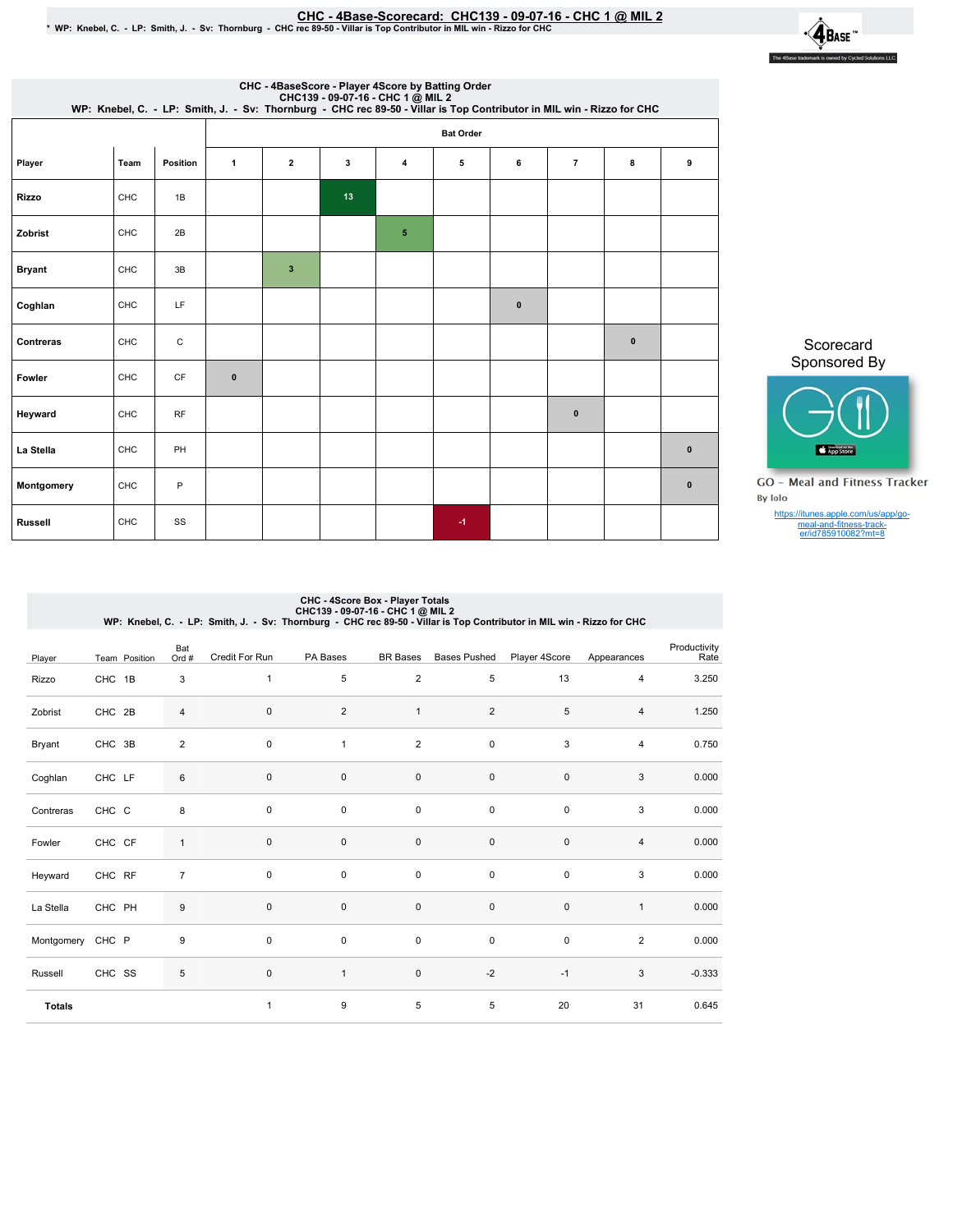$\underbrace{8+8}_{\begin{array}{r}8+8\end{array}}\quad \ \begin{array}{r} \underline{8+8}_{\begin{array}{r}8+8\end{array}}\quad \ \begin{array}{r} \underline{8+8}_{\begin{array}{r}8+8\end{array}}\quad \ \begin{array}{r} \underline{8+8}_{\begin{array}{r}8+8\end{array}}\quad \ \begin{array}{r} \underline{8+8}_{\begin{array}{r}8+8\end{array}}\quad \ \begin{array}{r} \underline{8+8}_{\begin{array}{r}8+8\end{array}}\quad \ \end{array}}\quad \ \begin{array}{r} \underline{8+8}_{\begin{array}{$ 

& + & %DVH6FRUH 300\HU 6FRUHE\%DWLQJ2UGHU %DW2 UGHU  $3\times$  HU  $7HDP$ 3 RVLMRQ 5ÿ]R  $8 + 8$  $\%$  $=$ REUMV  $8 + 8$  $\%$ %U DQW  $8 + 8$  $\%$ &RJKODQ  $8 + 8$  $\hspace{0.1cm}\mathcal{N}$  ) & ROWHLDV  $\&$  $8 + 8$  $8 + 8$ &) ) RZ OHU  $+HZDUS$  $\mathbf{8} + \mathbf{8}$  $5)$  $8 + 8$  $3+$ /D6WKOD 0 ROW RP HU  $8 + 8$  $\mathbf{3}$ 5 XVVHO  $8 + 8$ 66

6 FRUHFDUG 6 SROVRUHG%

KWOSV LWACH-VDSSORIERP XVDSSJR<br>PHDODOGILKOH-WWODEN<br>HULG "PW

|                    |             |              |             | $8 + 8$ | & + & 6 FRUH%R[ 30D\HU7RWDOV<br>$8+8$ # 0,/ | : 3 . OHEHO& / 3 6PLMK - 6Y 7KRLOEXUJ & +& UHF 9LOODULY 7RS&ROWLEXWRULQ0, / ZLQ 5LJ]RIRU& +& |  |                    |
|--------------------|-------------|--------------|-------------|---------|---------------------------------------------|----------------------------------------------------------------------------------------------|--|--------------------|
| 30 NU              |             | 7HDP 3RVWLRQ | %DW<br>2 LG |         |                                             | & UHGLV) RU5XQ 3\$%DVHV %6%DVHV %DVHV3XVKHG 300NHU 6FRUH \$SSHDUDGFHV                        |  | 3 URGXFWYUW<br>5DM |
| $5 \text{ H}$ R    | $8 + 8$ %   |              |             |         |                                             |                                                                                              |  |                    |
| $=$ REUMV          | $& 8 + 8$ % |              |             |         |                                             |                                                                                              |  |                    |
| % DOW              | $& 8 + 8$ % |              |             |         |                                             |                                                                                              |  |                    |
| & RJKODQ           | $8+8$ ()    |              |             |         |                                             |                                                                                              |  |                    |
| & ROWHUDV          | $8 + 88$    |              |             |         |                                             |                                                                                              |  |                    |
| ) RZ OHU           | $8+8$ $8)$  |              |             |         |                                             |                                                                                              |  |                    |
| + H ZDUG           | $8+8$ 5)    |              |             |         |                                             |                                                                                              |  |                    |
| $/DD$ 6 MMOD       | $8+8$ 3+    |              |             |         |                                             |                                                                                              |  |                    |
| 0 ROW/RPHU & + & 3 |             |              |             |         |                                             |                                                                                              |  |                    |
| 5 XVMHO 8+8 66     |             |              |             |         |                                             |                                                                                              |  |                    |
| 7RWDOV             |             |              |             |         |                                             |                                                                                              |  |                    |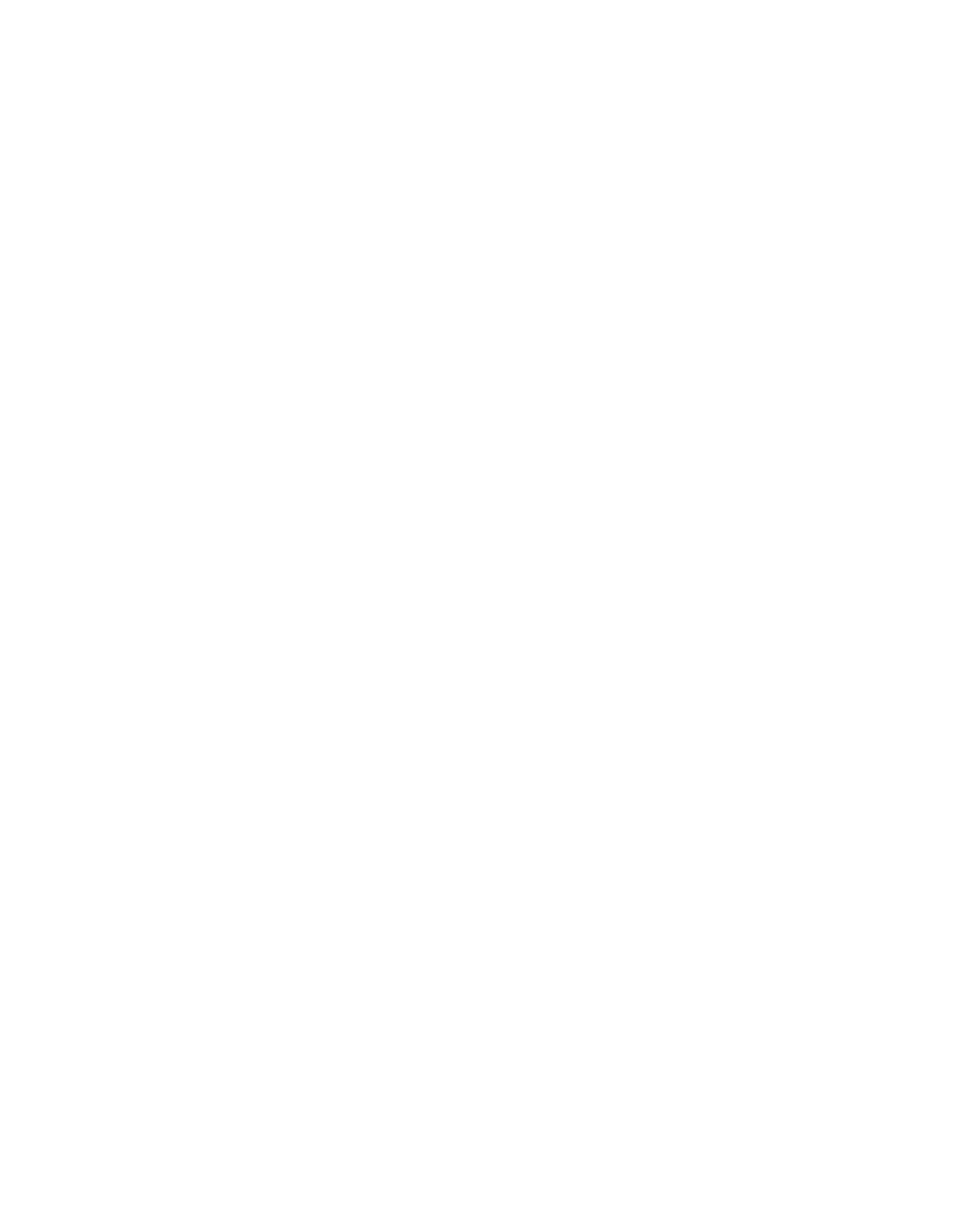## Bat Order | Player | Inning | PlayText | LOBStatus Credit For Run PA Bases BR Bases Bases Pushed Player 4Score 1 Fowler 01 7 03 K 06 4 08 K **Player Totals** 2 Bryant 01 3.Single +FO'd-3-2 03 7 06 1-3 09 K **Player Totals** 3 Rizzo 01 | 9.Single | Left on 3rd 03 K 06 | HomeRun RF 09 8 **Player Totals** 4 Zobrist 01 | Walk Left on 2nd 04 Walk +DP'd-5-4-3 06 4-3 09 9 **Player Totals** 5 Russell 01 3-2-FO Left on 1st 04 5-4-3-DP 07 3 **Player Totals** 6 Coghlan 01 6-3 04 K 07 4-3 **Player Totals** 7 Heyward 02 6 05 1-3 07 1 **Player Totals** 8 Contreras 02 K 05 6-3 08 K **Player Totals** 9 Montgomery 02 K 05 4-3 **Player Totals** La Stella 08 6 **Player Totals Grand Total** 0 0 0 0 0 0 0 0 0 0 0 0 0 0 0 0 0 0 0 0 0 0 0 0  $\overline{0}$   $\overline{0}$   $\overline{0}$   $\overline{0}$   $\overline{0}$   $\overline{0}$   $\overline{0}$ 0 1 2 0 3 0 0 0 0 0 0 0 0 0 0 0 0 0 0 0 0 0 0 0 1 2 0 3 0 1 2 1 4 0 0 0 0 0 0 1 4 0 4 9 0 0 0 0 0 0 1  $\frac{1}{2}$   $\frac{2}{13}$ 0 1 1 2 4 0 0 0 1 0 0 0 0 0 0 0 0 0 0 0 0  $\boxed{0}$  2  $\boxed{1}$  2  $\boxed{5}$ 0 1 0 -1 0 0 0 -1 -1 0 0 0 0 0 0 0 1 0 -2 -1 0 0 0 0 0 0 0 0 0 0 0 0 0 0 0 0 0 0  $\begin{array}{c|c|c|c|c|c} \hline \Omega & \Omega & \Omega & \Omega \end{array} \hspace{1.5cm} \begin{array}{c|c|c} \hline \Omega & \Omega & \Omega \end{array} \hspace{1.5cm} \begin{array}{c|c|c} \hline \Omega & \Omega & \Omega \end{array} \end{array}$ 0 0 0 0 0 0 0 0 0 0 0 0 0 0 0 0 0 0  $\overline{0}$   $\overline{0}$   $\overline{0}$   $\overline{0}$   $\overline{0}$   $\overline{0}$   $\overline{0}$ 0 0 0 0 0 0 0 0 0 0 0 0 0 0 0 0 0 0  $\overline{0}$   $\overline{0}$   $\overline{0}$   $\overline{0}$   $\overline{0}$   $\overline{0}$   $\overline{0}$ 0 0 0 0 0 0 0 0 0 0 0 0 0 0 0 0 0 0 0 0 0 0 0 0 0 0 0 0  $\frac{1}{2}$  9 5 5 20 Detail by Bat Order/Player

CHC - 4Base-Scorecard: CHC139 - 09-07-16 - CHC 1 @ MIL 2

\* WP: Knebel, C. - LP: Smith, J. - Sv: Thornburg - CHC rec 89-50 - Villar is Top Contributor in MIL win - Rizzo for CHC